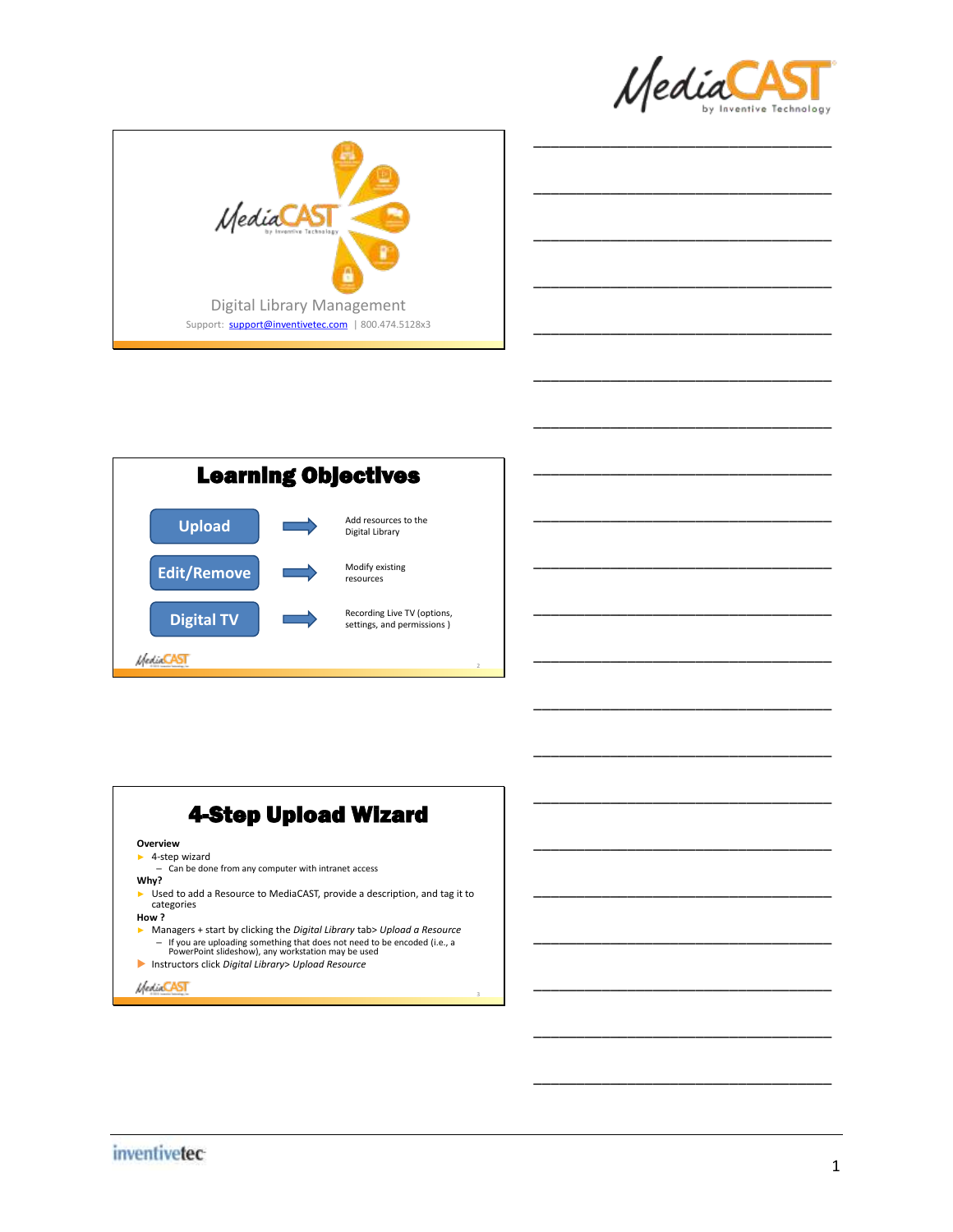

|                              | <b>Step 1: Media Type</b>          |                                                               |
|------------------------------|------------------------------------|---------------------------------------------------------------|
|                              | <b>Black Lock Activedes Four</b>   |                                                               |
| Select the type of file      |                                    |                                                               |
|                              |                                    | <b>PERSONAL PROPERTY</b>                                      |
| being uploaded               |                                    |                                                               |
|                              | <b>COLL Law</b>                    | <b>SIEL ARA backup in Tall 281</b><br><b>CLIMBER SHEET AT</b> |
| - File extensions are listed | <b>CALL BATALOG</b>                |                                                               |
|                              |                                    | all case doesn't                                              |
|                              |                                    |                                                               |
| in the right column          | to a december and at 10 March      | any the armoral and department against state                  |
|                              | <b>But he booms that</b>           |                                                               |
| Click Next Step              | <b>SEAMSTER</b><br><b>ST Trees</b> | <b><i><u>ATT AT THE STATE</u></i></b>                         |
|                              | <b>COLL CAR</b>                    | to the disease                                                |
|                              |                                    |                                                               |



| Category tagging allows                                  |  |
|----------------------------------------------------------|--|
| users to search by category                              |  |
| on the home page                                         |  |
| $\blacktriangleright$ Tag with categories (up to 4       |  |
| levels)                                                  |  |
|                                                          |  |
| - Click the Select link to tag<br>resource to a category |  |
|                                                          |  |
| - Use the trash can icon under                           |  |
| Selected Categories to<br>remove a resource's category   |  |
| tag                                                      |  |

inventivetec

\_\_\_\_\_\_\_\_\_\_\_\_\_\_\_\_\_\_\_\_\_\_\_\_\_\_\_\_\_\_\_\_\_\_\_

\_\_\_\_\_\_\_\_\_\_\_\_\_\_\_\_\_\_\_\_\_\_\_\_\_\_\_\_\_\_\_\_\_\_\_

\_\_\_\_\_\_\_\_\_\_\_\_\_\_\_\_\_\_\_\_\_\_\_\_\_\_\_\_\_\_\_\_\_\_\_

\_\_\_\_\_\_\_\_\_\_\_\_\_\_\_\_\_\_\_\_\_\_\_\_\_\_\_\_\_\_\_\_\_\_\_

\_\_\_\_\_\_\_\_\_\_\_\_\_\_\_\_\_\_\_\_\_\_\_\_\_\_\_\_\_\_\_\_\_\_\_

\_\_\_\_\_\_\_\_\_\_\_\_\_\_\_\_\_\_\_\_\_\_\_\_\_\_\_\_\_\_\_\_\_\_\_

\_\_\_\_\_\_\_\_\_\_\_\_\_\_\_\_\_\_\_\_\_\_\_\_\_\_\_\_\_\_\_\_\_\_\_

\_\_\_\_\_\_\_\_\_\_\_\_\_\_\_\_\_\_\_\_\_\_\_\_\_\_\_\_\_\_\_\_\_\_\_

\_\_\_\_\_\_\_\_\_\_\_\_\_\_\_\_\_\_\_\_\_\_\_\_\_\_\_\_\_\_\_\_\_\_\_

\_\_\_\_\_\_\_\_\_\_\_\_\_\_\_\_\_\_\_\_\_\_\_\_\_\_\_\_\_\_\_\_\_\_\_

\_\_\_\_\_\_\_\_\_\_\_\_\_\_\_\_\_\_\_\_\_\_\_\_\_\_\_\_\_\_\_\_\_\_\_

\_\_\_\_\_\_\_\_\_\_\_\_\_\_\_\_\_\_\_\_\_\_\_\_\_\_\_\_\_\_\_\_\_\_\_

\_\_\_\_\_\_\_\_\_\_\_\_\_\_\_\_\_\_\_\_\_\_\_\_\_\_\_\_\_\_\_\_\_\_\_

\_\_\_\_\_\_\_\_\_\_\_\_\_\_\_\_\_\_\_\_\_\_\_\_\_\_\_\_\_\_\_\_\_\_\_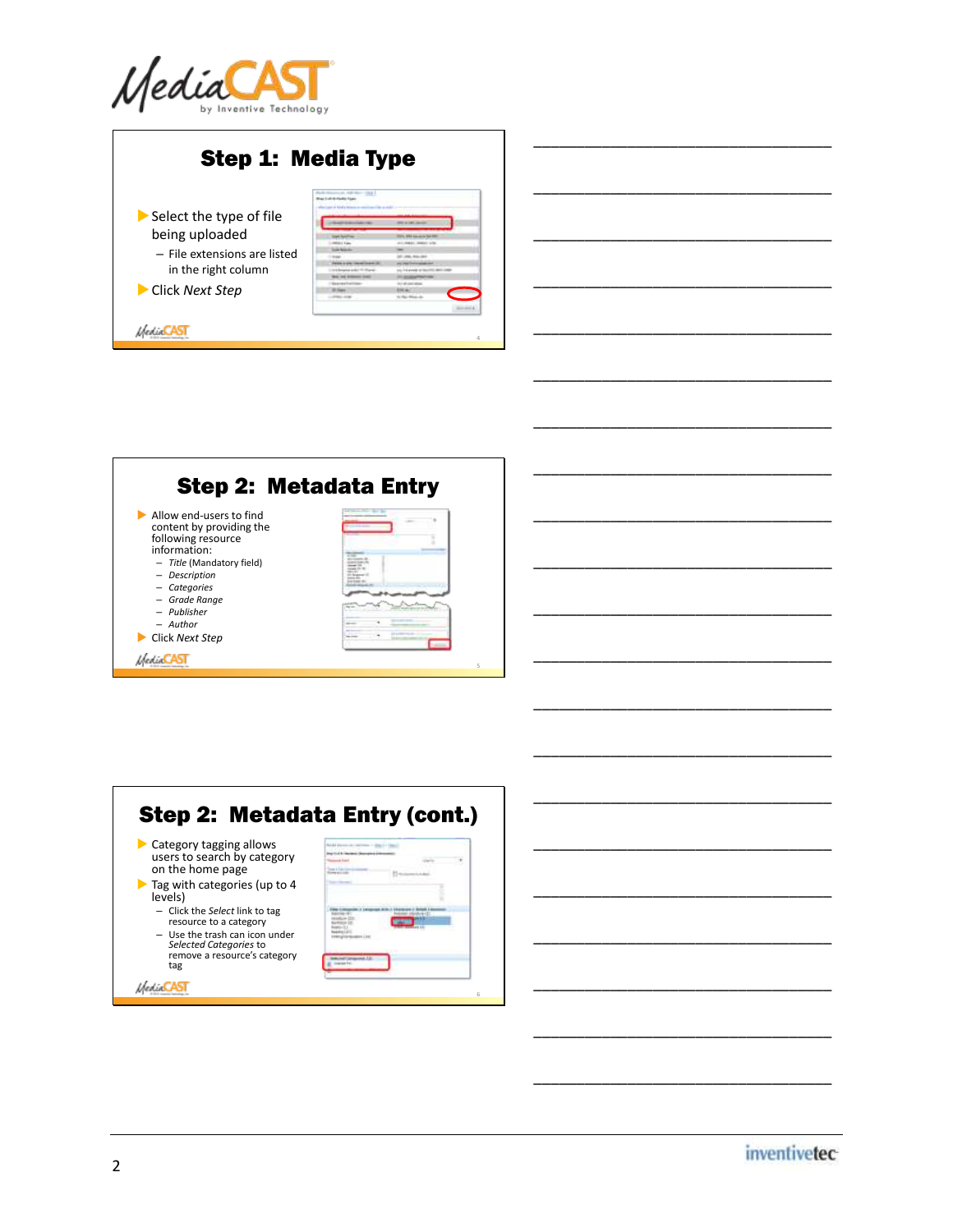

\_\_\_\_\_\_\_\_\_\_\_\_\_\_\_\_\_\_\_\_\_\_\_\_\_\_\_\_\_\_\_\_\_\_\_

\_\_\_\_\_\_\_\_\_\_\_\_\_\_\_\_\_\_\_\_\_\_\_\_\_\_\_\_\_\_\_\_\_\_\_

\_\_\_\_\_\_\_\_\_\_\_\_\_\_\_\_\_\_\_\_\_\_\_\_\_\_\_\_\_\_\_\_\_\_\_

\_\_\_\_\_\_\_\_\_\_\_\_\_\_\_\_\_\_\_\_\_\_\_\_\_\_\_\_\_\_\_\_\_\_\_

\_\_\_\_\_\_\_\_\_\_\_\_\_\_\_\_\_\_\_\_\_\_\_\_\_\_\_\_\_\_\_\_\_\_\_

\_\_\_\_\_\_\_\_\_\_\_\_\_\_\_\_\_\_\_\_\_\_\_\_\_\_\_\_\_\_\_\_\_\_\_

\_\_\_\_\_\_\_\_\_\_\_\_\_\_\_\_\_\_\_\_\_\_\_\_\_\_\_\_\_\_\_\_\_\_\_

\_\_\_\_\_\_\_\_\_\_\_\_\_\_\_\_\_\_\_\_\_\_\_\_\_\_\_\_\_\_\_\_\_\_\_

\_\_\_\_\_\_\_\_\_\_\_\_\_\_\_\_\_\_\_\_\_\_\_\_\_\_\_\_\_\_\_\_\_\_\_

\_\_\_\_\_\_\_\_\_\_\_\_\_\_\_\_\_\_\_\_\_\_\_\_\_\_\_\_\_\_\_\_\_\_\_

\_\_\_\_\_\_\_\_\_\_\_\_\_\_\_\_\_\_\_\_\_\_\_\_\_\_\_\_\_\_\_\_\_\_\_

\_\_\_\_\_\_\_\_\_\_\_\_\_\_\_\_\_\_\_\_\_\_\_\_\_\_\_\_\_\_\_\_\_\_\_

\_\_\_\_\_\_\_\_\_\_\_\_\_\_\_\_\_\_\_\_\_\_\_\_\_\_\_\_\_\_\_\_\_\_\_

\_\_\_\_\_\_\_\_\_\_\_\_\_\_\_\_\_\_\_\_\_\_\_\_\_\_\_\_\_\_\_\_\_\_\_

\_\_\_\_\_\_\_\_\_\_\_\_\_\_\_\_\_\_\_\_\_\_\_\_\_\_\_\_\_\_\_\_\_\_\_

\_\_\_\_\_\_\_\_\_\_\_\_\_\_\_\_\_\_\_\_\_\_\_\_\_\_\_\_\_\_\_\_\_\_\_

\_\_\_\_\_\_\_\_\_\_\_\_\_\_\_\_\_\_\_\_\_\_\_\_\_\_\_\_\_\_\_\_\_\_\_

\_\_\_\_\_\_\_\_\_\_\_\_\_\_\_\_\_\_\_\_\_\_\_\_\_\_\_\_\_\_\_\_\_\_\_

\_\_\_\_\_\_\_\_\_\_\_\_\_\_\_\_\_\_\_\_\_\_\_\_\_\_\_\_\_\_\_\_\_\_\_

\_\_\_\_\_\_\_\_\_\_\_\_\_\_\_\_\_\_\_\_\_\_\_\_\_\_\_\_\_\_\_\_\_\_\_

# Step 3: Digital Rights

- Digital Rights Management helps you comply with your organization's copyright & fair use policies
- Frequently used features: – Set an expiration date – Limit *Simultaneous Users*
	- Add a resource password

**MediaCAST** 



8

9

|                                                                              | <b>Group Restrictions</b> |
|------------------------------------------------------------------------------|---------------------------|
| Group Restrictions can be<br>used to limit access to a                       |                           |
| resource                                                                     |                           |
| - Users not part of an                                                       |                           |
| assigned group will not see<br>the resource in search<br>results             | trin it become them.      |
| Assigned groups can be<br>either manually created<br>or via LDAP integration |                           |

Step 4: Uploading the File Click the appropriate media appliance Click *Select a File* and browse to choose the desired file\* Click *Next Step*> *Finished*> *Finished* a learn san sion innter – **Note:** (4GB file size limit) regge en ligning *MediaCAST* 

#### *inventivetec*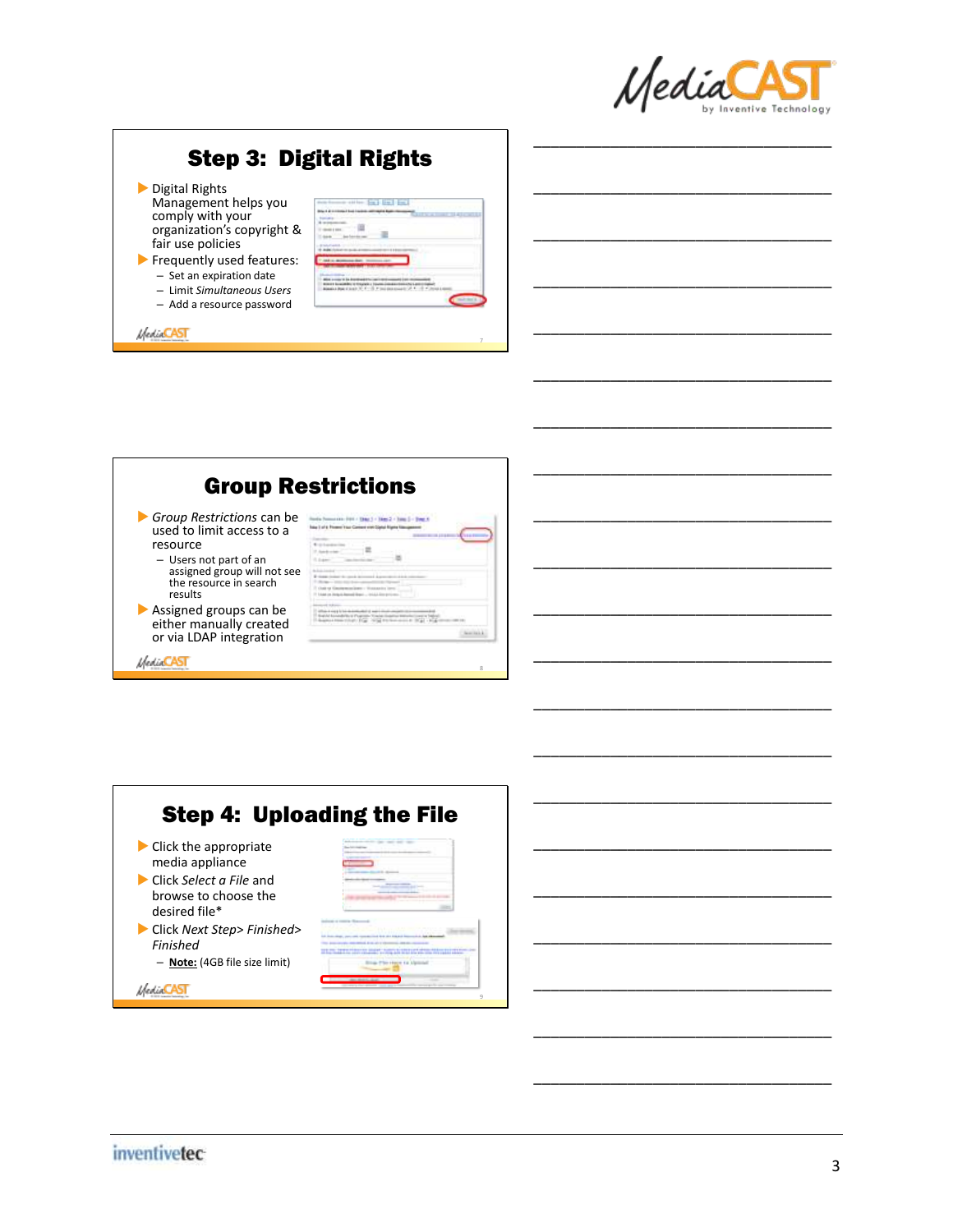

| <b>Confirmation</b>                                                                                                                                                                                                                                                                                                               |
|-----------------------------------------------------------------------------------------------------------------------------------------------------------------------------------------------------------------------------------------------------------------------------------------------------------------------------------|
| $\blacktriangleright$ The screen at right confirms<br>the upload is complete<br>The Preview now link may be<br>used to confirm playback,<br>quality and completeness<br>bacha diamonyari Airi in<br>Once a resource is uploaded<br>and confirmed, you may<br>\$15,000<br>delete the encoded file from<br>the video storage folder |
| 10                                                                                                                                                                                                                                                                                                                                |





\_\_\_\_\_\_\_\_\_\_\_\_\_\_\_\_\_\_\_\_\_\_\_\_\_\_\_\_\_\_\_\_\_\_\_

\_\_\_\_\_\_\_\_\_\_\_\_\_\_\_\_\_\_\_\_\_\_\_\_\_\_\_\_\_\_\_\_\_\_\_

\_\_\_\_\_\_\_\_\_\_\_\_\_\_\_\_\_\_\_\_\_\_\_\_\_\_\_\_\_\_\_\_\_\_\_

\_\_\_\_\_\_\_\_\_\_\_\_\_\_\_\_\_\_\_\_\_\_\_\_\_\_\_\_\_\_\_\_\_\_\_

\_\_\_\_\_\_\_\_\_\_\_\_\_\_\_\_\_\_\_\_\_\_\_\_\_\_\_\_\_\_\_\_\_\_\_

\_\_\_\_\_\_\_\_\_\_\_\_\_\_\_\_\_\_\_\_\_\_\_\_\_\_\_\_\_\_\_\_\_\_\_

\_\_\_\_\_\_\_\_\_\_\_\_\_\_\_\_\_\_\_\_\_\_\_\_\_\_\_\_\_\_\_\_\_\_\_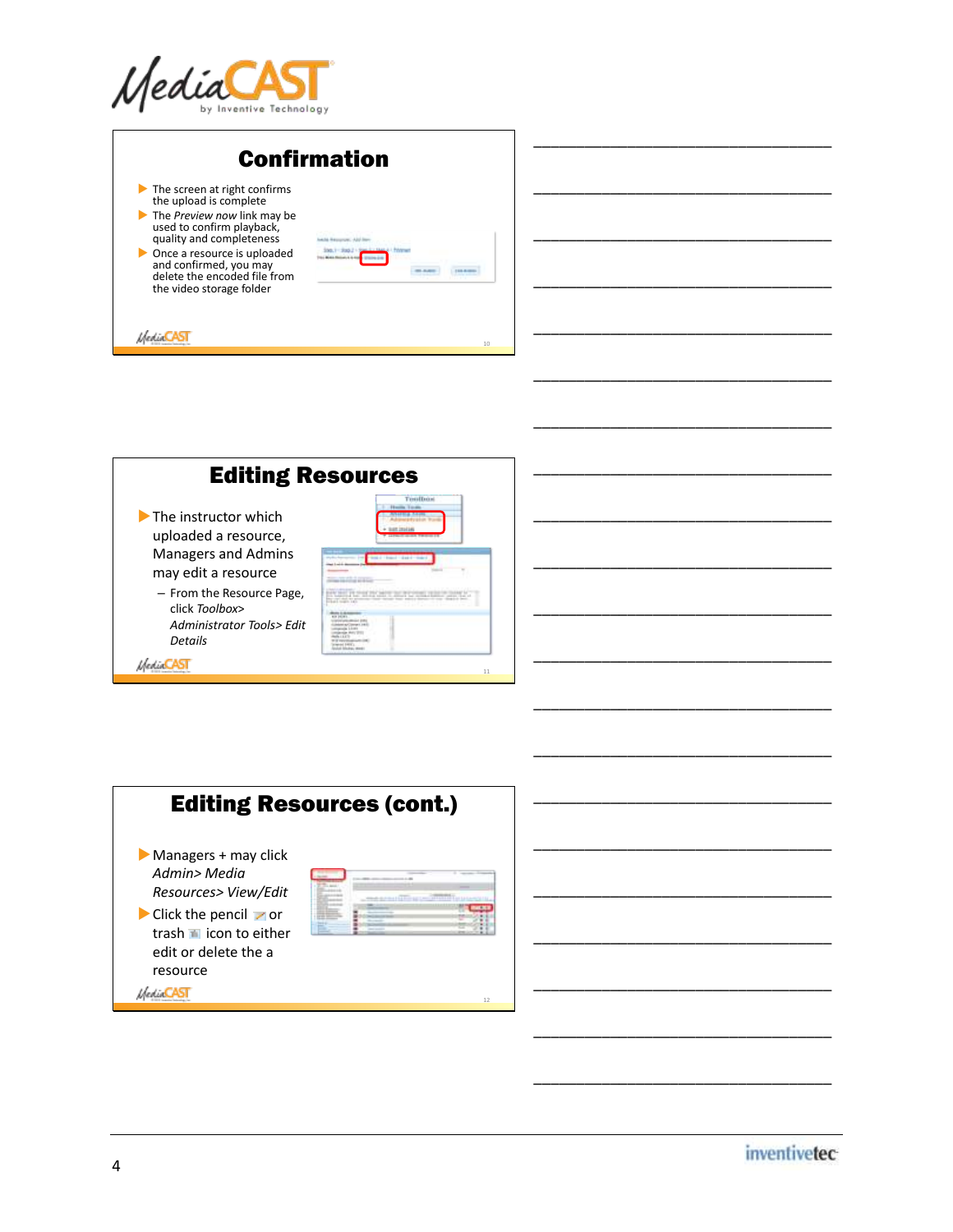

\_\_\_\_\_\_\_\_\_\_\_\_\_\_\_\_\_\_\_\_\_\_\_\_\_\_\_\_\_\_\_\_\_\_\_

\_\_\_\_\_\_\_\_\_\_\_\_\_\_\_\_\_\_\_\_\_\_\_\_\_\_\_\_\_\_\_\_\_\_\_

\_\_\_\_\_\_\_\_\_\_\_\_\_\_\_\_\_\_\_\_\_\_\_\_\_\_\_\_\_\_\_\_\_\_\_

\_\_\_\_\_\_\_\_\_\_\_\_\_\_\_\_\_\_\_\_\_\_\_\_\_\_\_\_\_\_\_\_\_\_\_

\_\_\_\_\_\_\_\_\_\_\_\_\_\_\_\_\_\_\_\_\_\_\_\_\_\_\_\_\_\_\_\_\_\_\_

\_\_\_\_\_\_\_\_\_\_\_\_\_\_\_\_\_\_\_\_\_\_\_\_\_\_\_\_\_\_\_\_\_\_\_

\_\_\_\_\_\_\_\_\_\_\_\_\_\_\_\_\_\_\_\_\_\_\_\_\_\_\_\_\_\_\_\_\_\_\_

\_\_\_\_\_\_\_\_\_\_\_\_\_\_\_\_\_\_\_\_\_\_\_\_\_\_\_\_\_\_\_\_\_\_\_

\_\_\_\_\_\_\_\_\_\_\_\_\_\_\_\_\_\_\_\_\_\_\_\_\_\_\_\_\_\_\_\_\_\_\_

\_\_\_\_\_\_\_\_\_\_\_\_\_\_\_\_\_\_\_\_\_\_\_\_\_\_\_\_\_\_\_\_\_\_\_

\_\_\_\_\_\_\_\_\_\_\_\_\_\_\_\_\_\_\_\_\_\_\_\_\_\_\_\_\_\_\_\_\_\_\_

\_\_\_\_\_\_\_\_\_\_\_\_\_\_\_\_\_\_\_\_\_\_\_\_\_\_\_\_\_\_\_\_\_\_\_

\_\_\_\_\_\_\_\_\_\_\_\_\_\_\_\_\_\_\_\_\_\_\_\_\_\_\_\_\_\_\_\_\_\_\_

\_\_\_\_\_\_\_\_\_\_\_\_\_\_\_\_\_\_\_\_\_\_\_\_\_\_\_\_\_\_\_\_\_\_\_

\_\_\_\_\_\_\_\_\_\_\_\_\_\_\_\_\_\_\_\_\_\_\_\_\_\_\_\_\_\_\_\_\_\_\_

## De-activating Resources

- Managers + may deactivate a resource
- A deactivated resource will not show up in search results, but is still saved on the server
- Click *Admin* tab> *Media Resources> View/Edit, click the*<br>trash icon ™ next to the<br>desired resource, and click<br>*Deactivate*

*MediaCAST* 

| т      |                          |
|--------|--------------------------|
| $\sim$ | ٠<br>×<br>$\overline{1}$ |
|        |                          |
|        |                          |
|        |                          |

13

14



|                                                                                    | <b>Managing Categories</b> |  |
|------------------------------------------------------------------------------------|----------------------------|--|
| Manager + may customize<br>Categories to fit the<br>organization's unique<br>needs | the model of               |  |
| Click Admin> Media<br>Resources> Manage<br>Categories                              |                            |  |
| Click View/Edit to edit<br>categories one at a time                                |                            |  |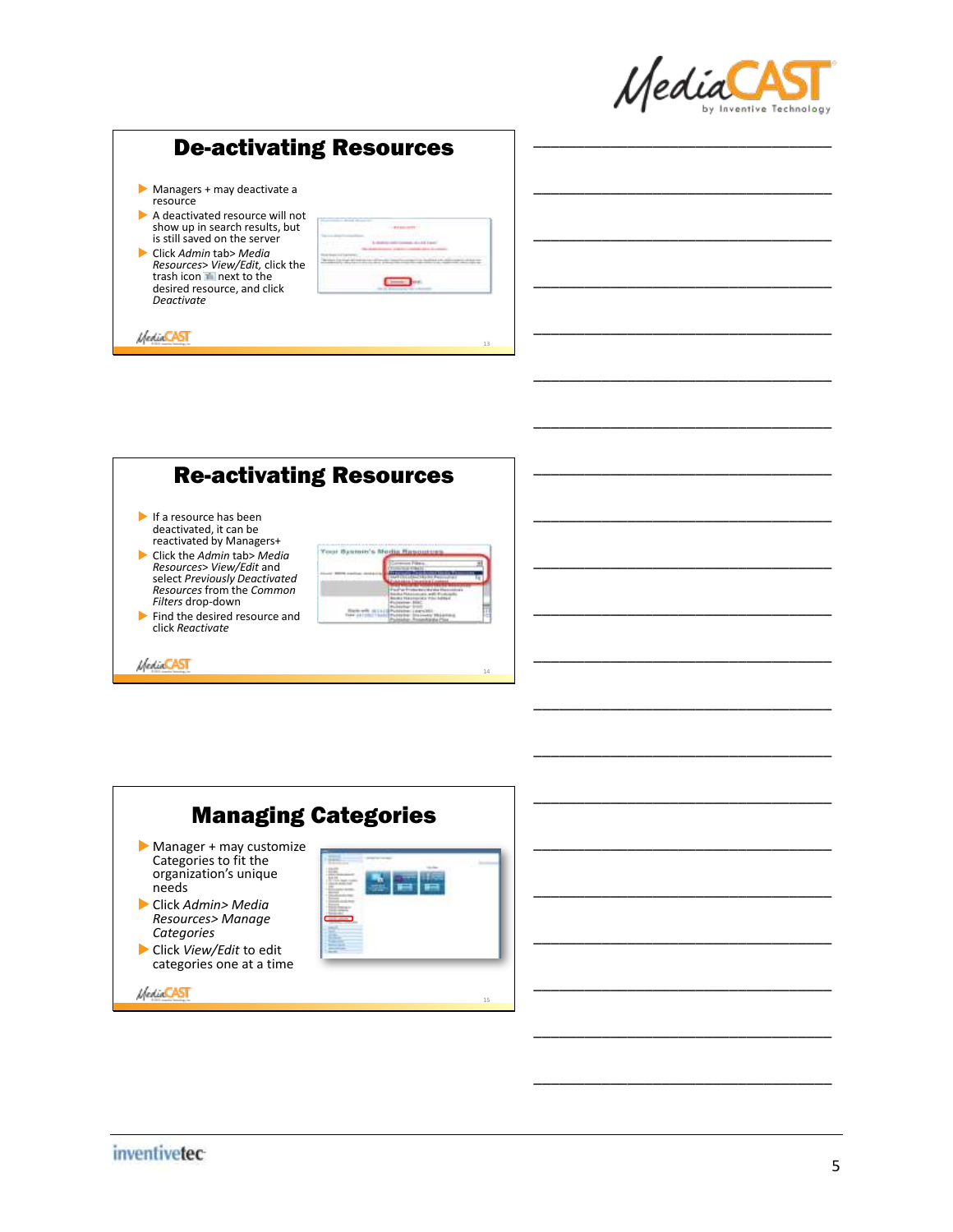

## View/Edit Existing Categories

Edit Category Descriptions

*MediaCAST* 

- **Delete Categories**
- Create/edit/delete subcategories

| ÷ |  |
|---|--|
| ٠ |  |
|   |  |

16

\_\_\_\_\_\_\_\_\_\_\_\_\_\_\_\_\_\_\_\_\_\_\_\_\_\_\_\_\_\_\_\_\_\_\_

\_\_\_\_\_\_\_\_\_\_\_\_\_\_\_\_\_\_\_\_\_\_\_\_\_\_\_\_\_\_\_\_\_\_\_

\_\_\_\_\_\_\_\_\_\_\_\_\_\_\_\_\_\_\_\_\_\_\_\_\_\_\_\_\_\_\_\_\_\_\_

\_\_\_\_\_\_\_\_\_\_\_\_\_\_\_\_\_\_\_\_\_\_\_\_\_\_\_\_\_\_\_\_\_\_\_

\_\_\_\_\_\_\_\_\_\_\_\_\_\_\_\_\_\_\_\_\_\_\_\_\_\_\_\_\_\_\_\_\_\_\_

\_\_\_\_\_\_\_\_\_\_\_\_\_\_\_\_\_\_\_\_\_\_\_\_\_\_\_\_\_\_\_\_\_\_\_

\_\_\_\_\_\_\_\_\_\_\_\_\_\_\_\_\_\_\_\_\_\_\_\_\_\_\_\_\_\_\_\_\_\_\_

\_\_\_\_\_\_\_\_\_\_\_\_\_\_\_\_\_\_\_\_\_\_\_\_\_\_\_\_\_\_\_\_\_\_\_

\_\_\_\_\_\_\_\_\_\_\_\_\_\_\_\_\_\_\_\_\_\_\_\_\_\_\_\_\_\_\_\_\_\_\_

\_\_\_\_\_\_\_\_\_\_\_\_\_\_\_\_\_\_\_\_\_\_\_\_\_\_\_\_\_\_\_\_\_\_\_

\_\_\_\_\_\_\_\_\_\_\_\_\_\_\_\_\_\_\_\_\_\_\_\_\_\_\_\_\_\_\_\_\_\_\_

\_\_\_\_\_\_\_\_\_\_\_\_\_\_\_\_\_\_\_\_\_\_\_\_\_\_\_\_\_\_\_\_\_\_\_

\_\_\_\_\_\_\_\_\_\_\_\_\_\_\_\_\_\_\_\_\_\_\_\_\_\_\_\_\_\_\_\_\_\_\_

\_\_\_\_\_\_\_\_\_\_\_\_\_\_\_\_\_\_\_\_\_\_\_\_\_\_\_\_\_\_\_\_\_\_\_

\_\_\_\_\_\_\_\_\_\_\_\_\_\_\_\_\_\_\_\_\_\_\_\_\_\_\_\_\_\_\_\_\_\_\_



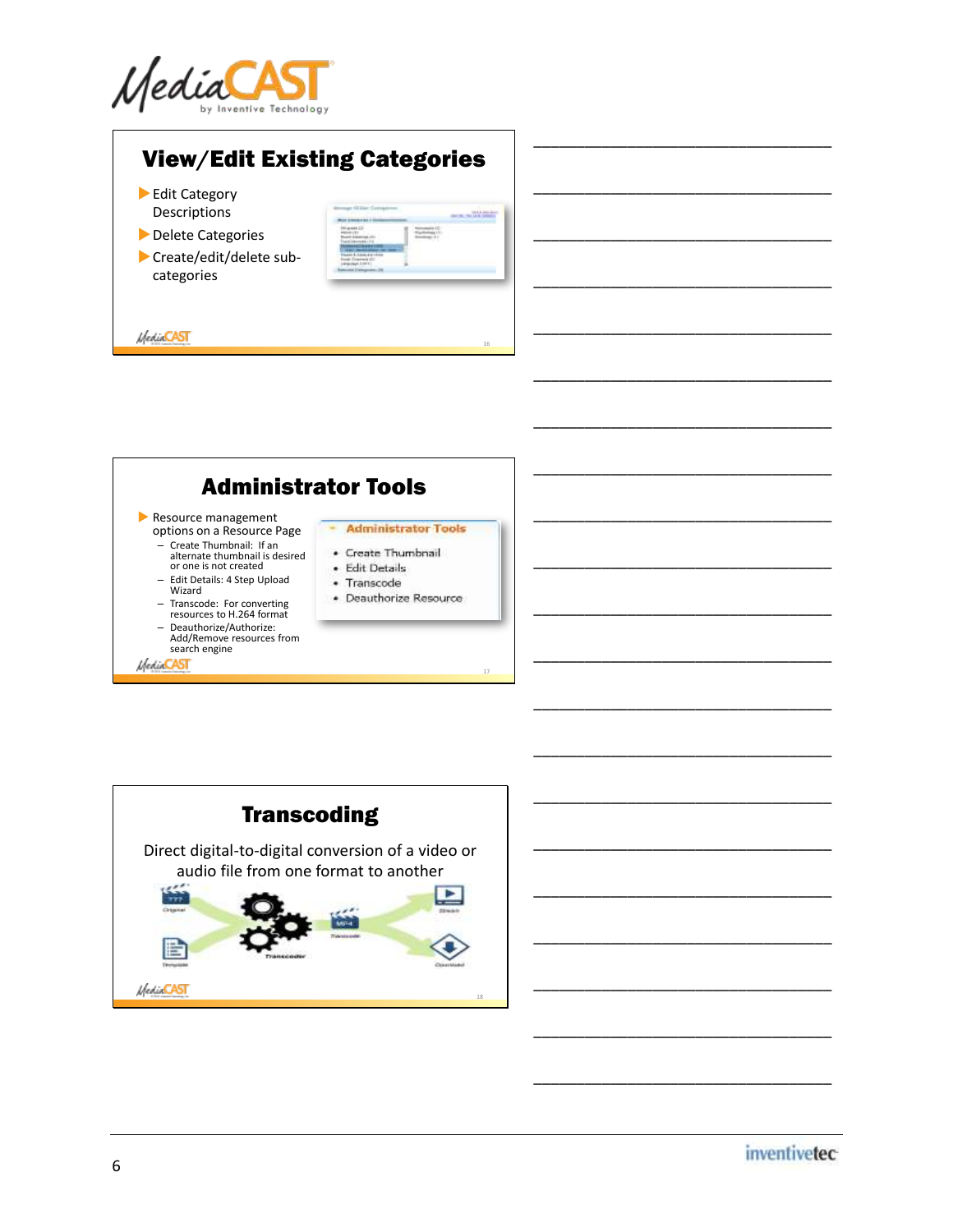

\_\_\_\_\_\_\_\_\_\_\_\_\_\_\_\_\_\_\_\_\_\_\_\_\_\_\_\_\_\_\_\_\_\_\_

\_\_\_\_\_\_\_\_\_\_\_\_\_\_\_\_\_\_\_\_\_\_\_\_\_\_\_\_\_\_\_\_\_\_\_

\_\_\_\_\_\_\_\_\_\_\_\_\_\_\_\_\_\_\_\_\_\_\_\_\_\_\_\_\_\_\_\_\_\_\_

\_\_\_\_\_\_\_\_\_\_\_\_\_\_\_\_\_\_\_\_\_\_\_\_\_\_\_\_\_\_\_\_\_\_\_

\_\_\_\_\_\_\_\_\_\_\_\_\_\_\_\_\_\_\_\_\_\_\_\_\_\_\_\_\_\_\_\_\_\_\_

\_\_\_\_\_\_\_\_\_\_\_\_\_\_\_\_\_\_\_\_\_\_\_\_\_\_\_\_\_\_\_\_\_\_\_

\_\_\_\_\_\_\_\_\_\_\_\_\_\_\_\_\_\_\_\_\_\_\_\_\_\_\_\_\_\_\_\_\_\_\_

\_\_\_\_\_\_\_\_\_\_\_\_\_\_\_\_\_\_\_\_\_\_\_\_\_\_\_\_\_\_\_\_\_\_\_

\_\_\_\_\_\_\_\_\_\_\_\_\_\_\_\_\_\_\_\_\_\_\_\_\_\_\_\_\_\_\_\_\_\_\_

\_\_\_\_\_\_\_\_\_\_\_\_\_\_\_\_\_\_\_\_\_\_\_\_\_\_\_\_\_\_\_\_\_\_\_

\_\_\_\_\_\_\_\_\_\_\_\_\_\_\_\_\_\_\_\_\_\_\_\_\_\_\_\_\_\_\_\_\_\_\_

\_\_\_\_\_\_\_\_\_\_\_\_\_\_\_\_\_\_\_\_\_\_\_\_\_\_\_\_\_\_\_\_\_\_\_

\_\_\_\_\_\_\_\_\_\_\_\_\_\_\_\_\_\_\_\_\_\_\_\_\_\_\_\_\_\_\_\_\_\_\_

\_\_\_\_\_\_\_\_\_\_\_\_\_\_\_\_\_\_\_\_\_\_\_\_\_\_\_\_\_\_\_\_\_\_\_

\_\_\_\_\_\_\_\_\_\_\_\_\_\_\_\_\_\_\_\_\_\_\_\_\_\_\_\_\_\_\_\_\_\_\_

#### How to Transcode

- Navigate to the resource page for the file you wish to transcode
- Expand *Administrator Tools* group
- Select the *Transcode*  link

*MediaCAST* 





|                                                                                                                                                                                                           | <b>Recording Digital TV (cont.)</b> |
|-----------------------------------------------------------------------------------------------------------------------------------------------------------------------------------------------------------|-------------------------------------|
| Resource pages are created<br>immediately but playback<br>cannot start until after<br>recording has finished<br>- Enter metadata and digital<br>rights via Administrator<br><b>Tools&gt; Edit Details</b> |                                     |
| Please consult your<br>organization's policy on<br>recording prior to using this<br>feature                                                                                                               |                                     |
|                                                                                                                                                                                                           | 25                                  |